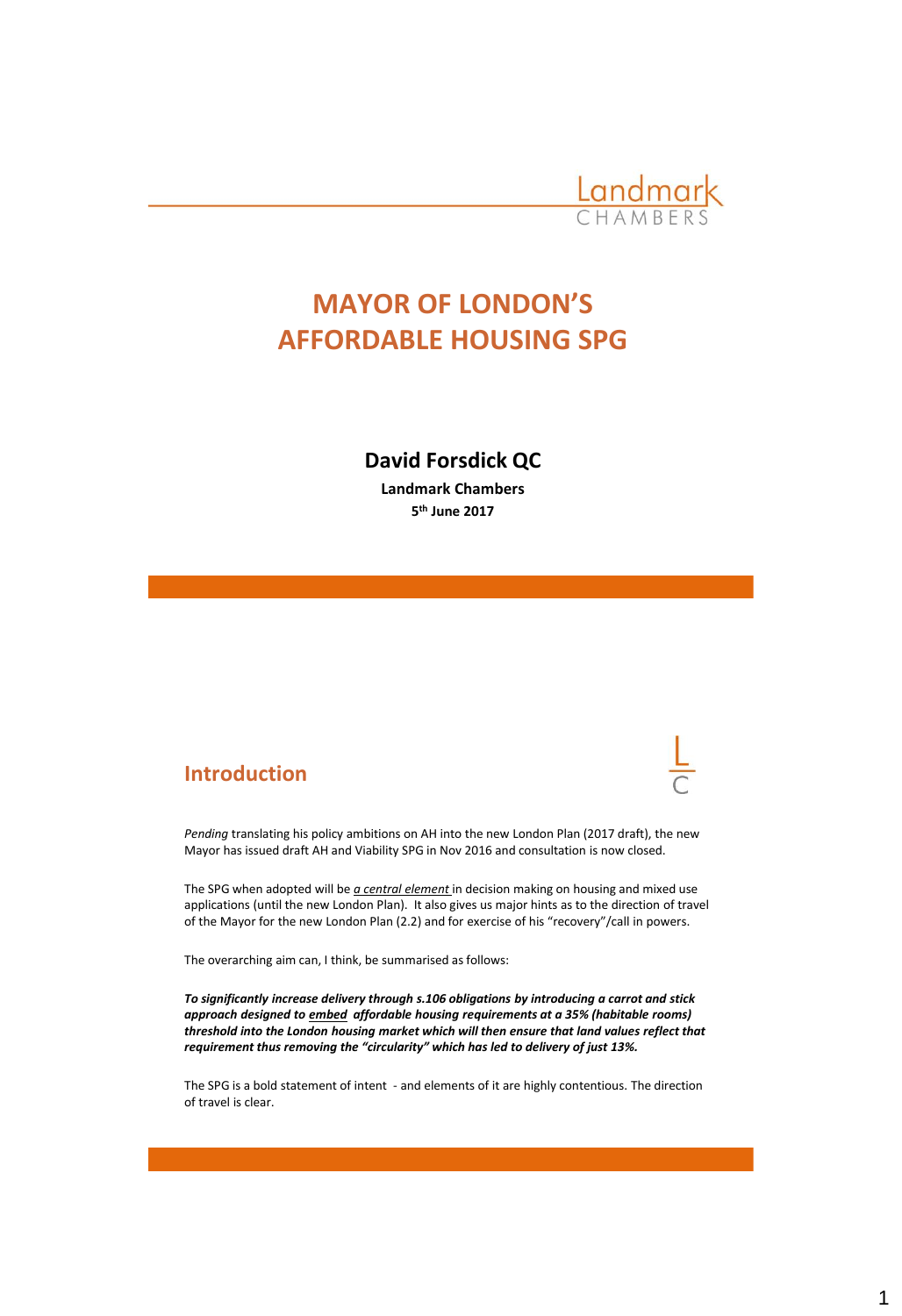## **KEY THEMES**

It has the following key themes:

- 1. current delivery is well below policy requirements and falling and a step change is required even to achieve the requirements of the existing London Plan
- 2. Strategic long term aim that half of all new homes to be AH policed by an active use of intervention powers when necessary
- 3. A threshold approach if you exceed the threshold no need for viability testing "the carrot" - and if you do not, rigorous testing and reviews - "the stick"
- 4. An open and transparent approach to viability testing
- 5. Adoption of the RLV methodology; benchmark land values and EUV+ not AUV
- 6. Review mechanisms
- 7. 10 threshold flexibility and changed VBC approach
- 8. Support for build to rent

### **The Context: Law**

The Essential (and obvious) Starting Point:

(1) a community's need for AH is a material planning consideration at both plan making and decision making stages: *R v. Tower Hamlets ex p Barratt Homes* [2000] JPL 1050.

(2) S.38(6) - determination in accordance with development plan unless other considerations indicate otherwise. correct application of AH policies is thus central to lawful decision making;

(3)Development Plan comprises the London Plan and Local Plans of each London borough

(4) SPG can supplement but not change the development plan. Subject to that hurdle, SPG is a material consideration in planning decision making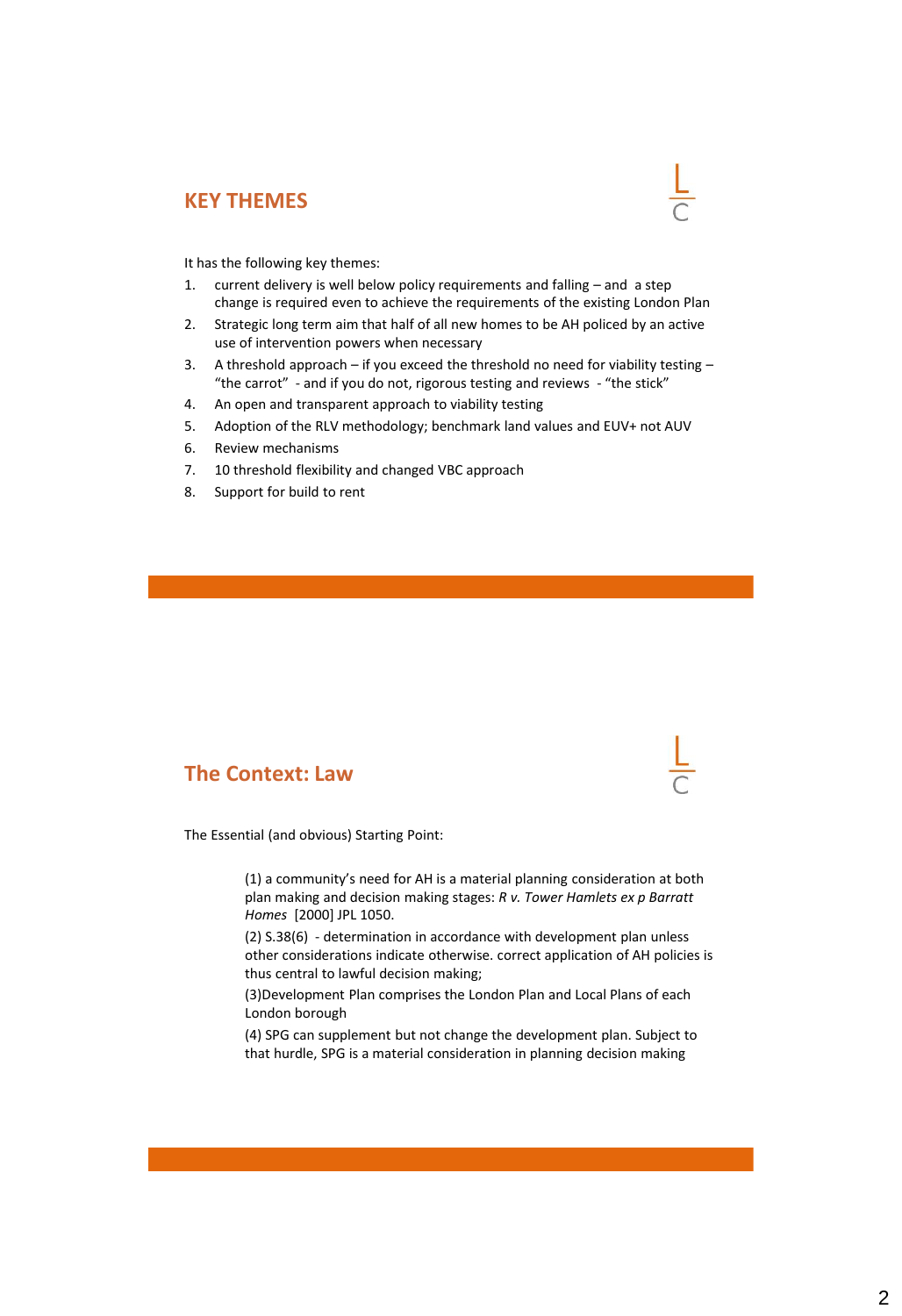## **Context - National Policy**



NPPF: Para 47

*"To boost significantly the supply of housing, local planning authorities should:*

• *use their evidence base to ensure that their Local Plan meets the full, objectively assessed needs for market and affordable housing…. so far as consistent with the policies in this Framework…"*

Central imperative – to plan to meet need (*St Albans City and District Council v. Hunston* [2013] EWCA Civ 1610; [2014] JPL 599 @ [6], [25 – 26]; and *Solihull MBC v. Gallagher Estates* [2014] EWCA Civ 1610; [2015] JPL 713 @ [9-10]).

Para 154/156 Local Plans should be "aspirational but realistic" [154] and should include strategic policies "to deliver the homes….needed in the area" [156].

# **National Policy and Viability**

NPPF158 – "take full account of relevant market and economic signals" and NPPF205 be flexible to changes in market conditions.

#### NPPF173: plans should be deliverable

*To ensure viability, the costs of any requirements likely to be applied to development, such as requirements for affordable housing, standards, infrastructure contributions or other requirements should, when taking account of the normal costs of development and mitigation, provide competitive returns to a wiling owner and willing developer to enable the development to be deliverable."*

NPPG 016:

*"A site is viable if the value generated by its development exceeds the costs of developing it and also provides sufficient incentive for the land to come forward and the development to be undertaken."*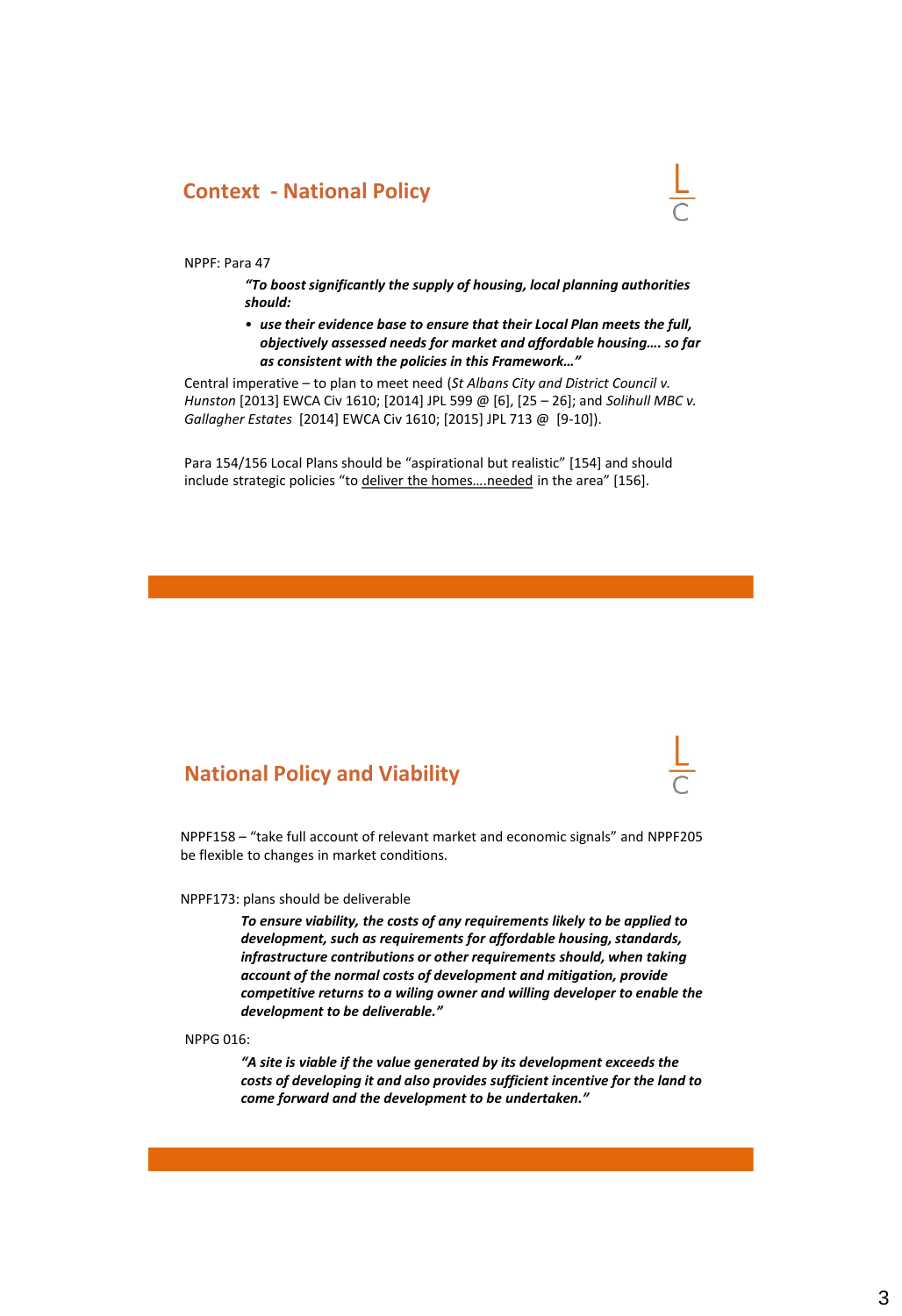# **Land Values**



NPPG023 is the crucial paragraph and addresses how land value should be assessed.

*"Central to the consideration of viability is the assessment of land or site value. Land or site value will be an important input into the assessment. The most appropriate way to assess land or site value will vary from case to case but there are common principles which should be reflected.* 

*In all cases, land or site value should*

- *reflect policy requirements and planning obligations and, where applicable, any Community Infrastructure Levy charge;*
- *provide a competitive return to willing developers and landowners; and*
- *be informed by comparable, market based evidence wherever possible. Where transacted bids are significantly above the market norm, they should not be used as part of this exercise."*

# **"The Circularity"**

In all cases land or site value should 1. **reflect** policy requirements and planning obligations and where applicable CIL

2. Provide a competitive return to willing developers and landowners; and

**3. Be informed by** comparable market based evidence wherever possible. Where transacted bids are significantly above the market norm, they should not be used.

No mention of purchase price deliberate

Site value should equate to the "market value" (standard definition) subject to the following assumption:

- that the value has **regard to**  development plan policies and all other material planning considerations and disregards that which is contrary to the development plan.

- "market value" formulation leads to reliance on comparables and actual sale price.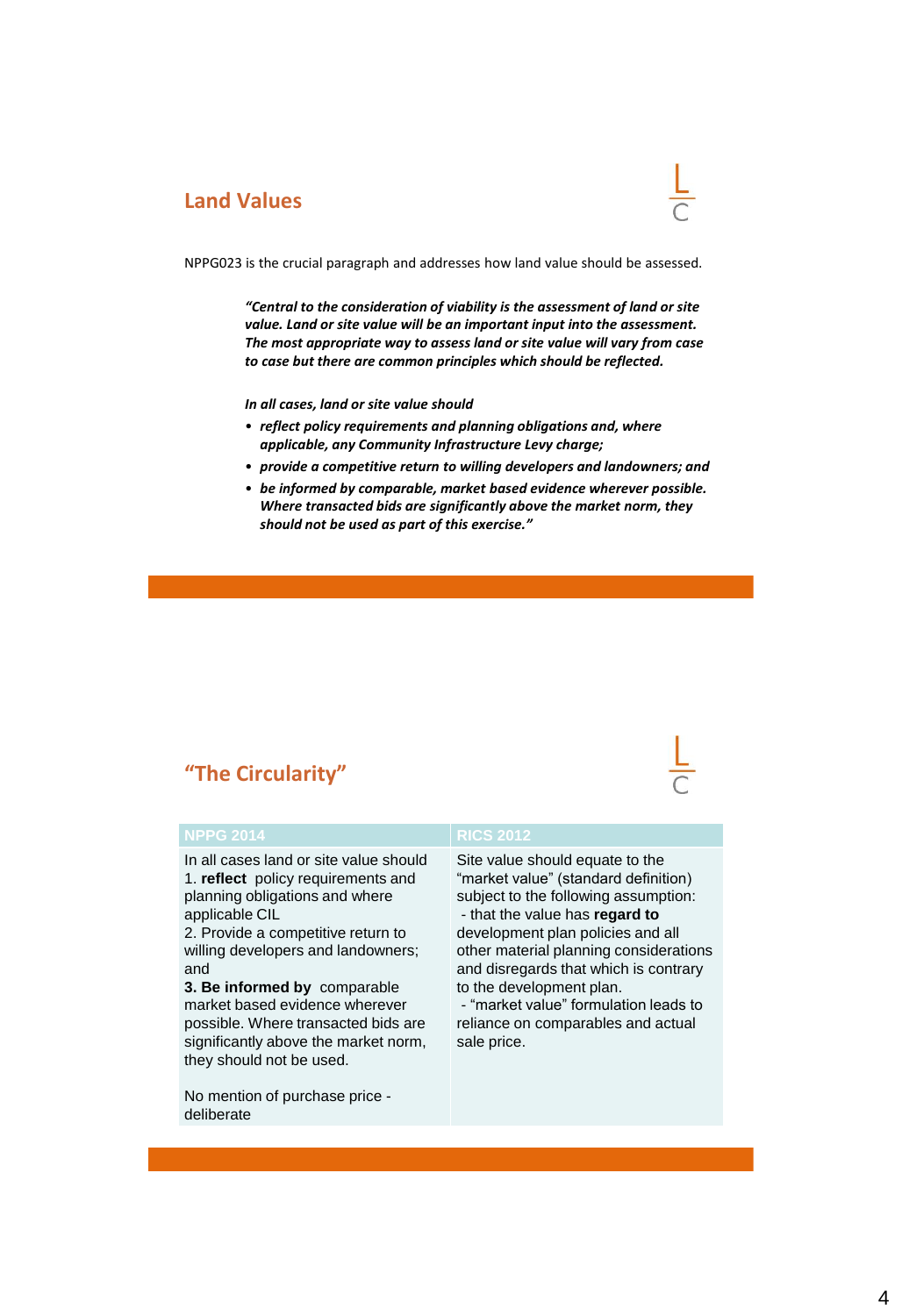# **The Correct Approach?**

- Development plan is concerned with assessing needs and meeting them in a viable way
- NPPF: para 49 assess and plan to meet AH need. This is intrinsic part of what sustainable development means [14]. Viability [173] has to be understood in this context
- NPPG properly understood necessarily puts "policy compliance" as the starting point for land value. Basic economics. Necessary to limit hope value of avoiding AH obligations. NPPG does not rely on actual sales price and only relies on comparables if they themselves are "policy compliant"
- RICS guidance pre-NPPF/NPPG puts "market value" and therefore comparables first and policy compliance as a factor to have regard to. RICS 2015 recognises problems with approach - circularity
- To secure compliance with statutory scheme and NPPF, land value in viability appraisals must start from policy compliant scheme.
- **This is what the SPG is trying to get back to**

## **LONDON PLAN 2016**

Policy 3.11 Strategic – "maximise AH" and "ensure an average of at least 17000" average per annum over life of plan.

Policy 3.12 – Planning Decision Making:

**"The** *maximum reasonable amount* **of affordable housing should be sought ….** *having regard to***"**

**a. current and future, local and regional AH need** *and having particular regard to the guidance provided by the Mayor* **through the London Housing Strategy,** *supplementary guidance…"*

**"Negotiations on sites should take account of their individual circumstances including development viability, the availability of public subsidy, the implications of phased development including provisions for re-appraising the viability of schemes prior to implementation ('contingent obligations'), and other scheme requirements."**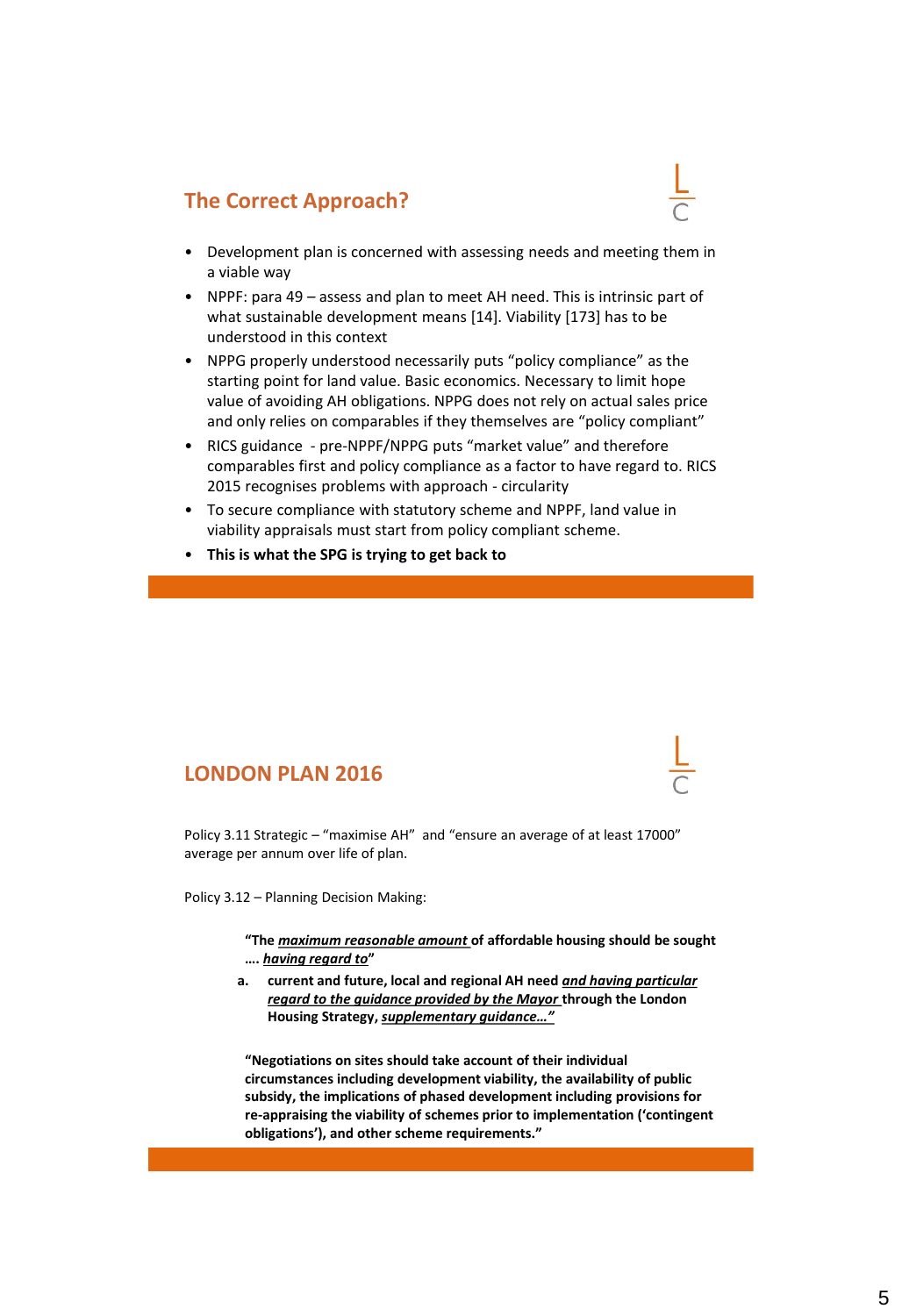# **Factual Context – Need and Delivery**



### The Need:

The London SHMA (2014): 23,200 market homes a year and 25,600 affordable homes – more than 50% of a high total annual figure. Note how much higher the need is than the 17000 – policy already takes into account delivery concern: see LP para 3.64

Routes to Delivery

- 1. Investing more public money in AH
- 2. Bringing forward more public land for AH
- 3. Increasing the amount of AH delivered through the planning system Actual Delivery

MOL Nov 2016 – "just 13%" AH in planning permissions.

Average of 7,176 over three years to 2015 (cp 17,000 policy requirement/25,600 need) and falling (5,299 2015/16) - all in a buoyant market. Causes?

Therefore just to achieve the current policy average (17000) step change required.

# **A (partial) explanation of the under-delivery**

The SPG seeks to address some possible drivers of the under-delivery:

- 1. the downward spiral or "circularity"– land values based on assuming less than policy compliant AH therefore making delivery of policy compliant AH impossible in a downward spiral – RICS 2012 paper; Territorial Army Islington
- 2. lack of transparency to allow assumptions to be tested openly;
- 3. inadequate review mechanisms for when viability is better than assumed in viability appraisals
- 4. some local authorities sacrificing AH to secure other s.106 benefits
- 5. VBC unnecessary to incentivise development in London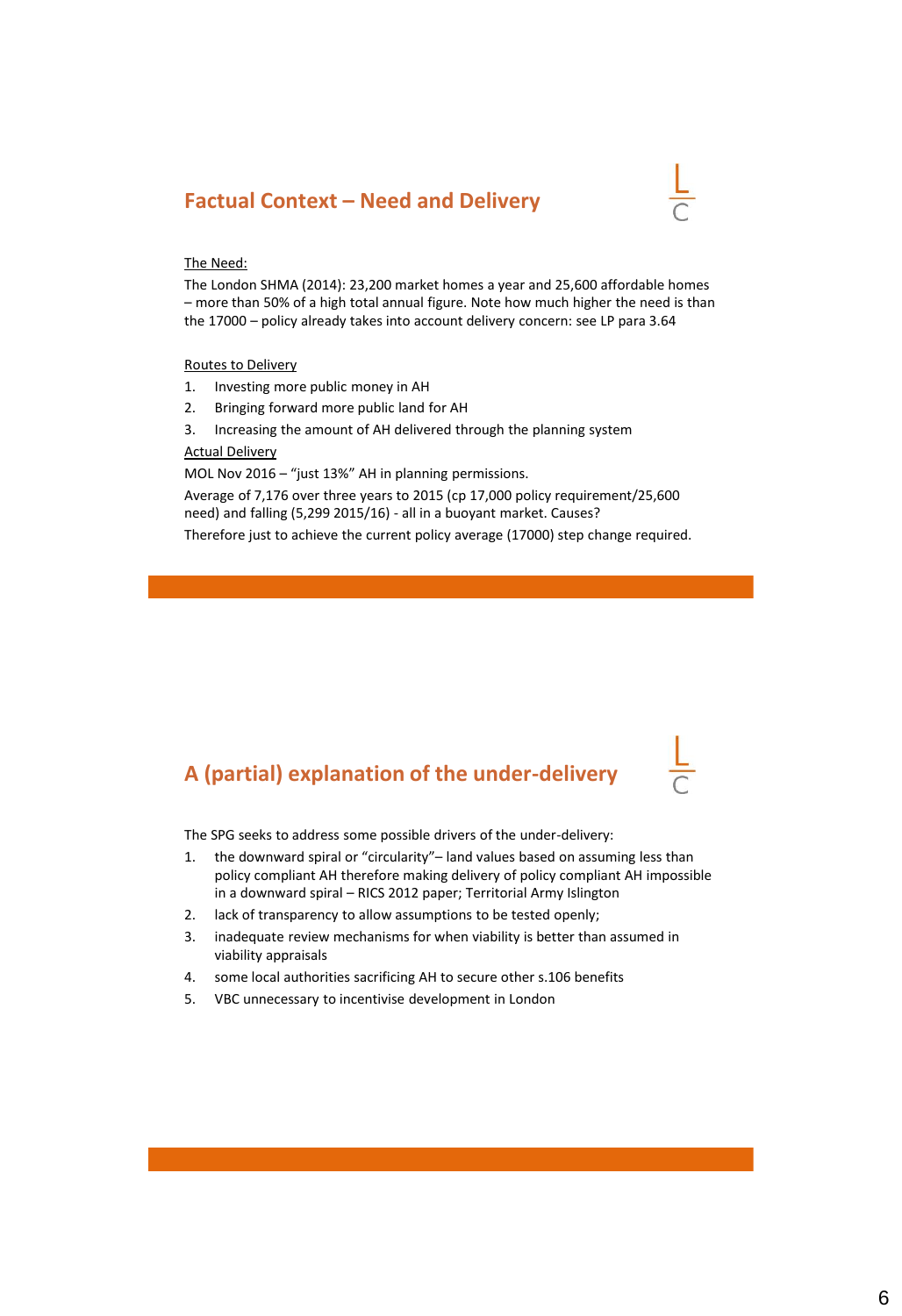# **The SPG Overall Approach**

- 1. No fixed target for AH in developments (but not departing from fixed thresholds in Local Plans)
- 2. Robust framework for maximising delivery as part of the strategic aim of 50% with attendant changes in processes, recovery and methodology
- 3. Focus on viability by "*developing a more consistent and transparent process to increase the contribution from s.106 obligations"* – 2.1 *"clearer and more consistent approach to assessing and scrutinising development appraisals… to establish the viable level of affordable housing provision."*
- 4. All decision makers and plan makers "strongly encouraged" to follow the approach on the SPG – 1.10.
- 5. A major strengthening/hardening of approach?

## **The SPG - Transparency**

.

Recall the issue: MoL and LBs obtain viability information on a "commercially confidential" basis and public and councillors to not see it and cannot test it.

FOIA requests have led to disclosure but often too late – "the public interest in maintaining confidentiality rarely outweighs the public interest in disclosing the information" - 1.18.

A major change in approach – "Therefore... given the importance of wider scrutiny… the Mayor will treat information submitted as part of or in support of a viability assessment transparently" – even if the LA's do not publish it.

A very limited exception – "very exceptional circumstances" – raised at outset; and demonstrating on the specific facts why the information must be kept confidential.

**If** this approach survives consultation it will result in much more rigorous examination of viability assessments and assumptions including by objectors.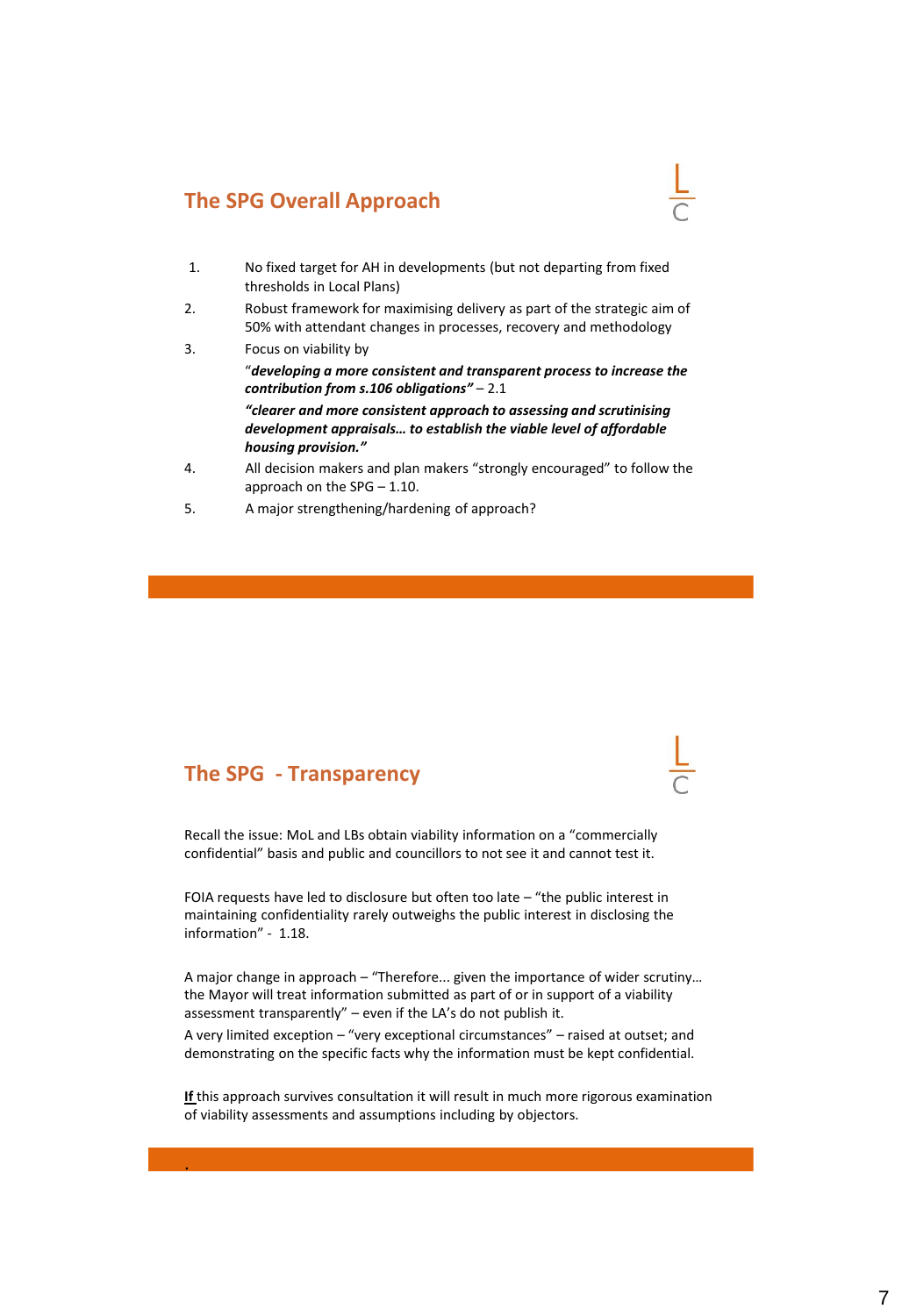# **Transparency – Possible Consequences**



On the upside:

- 1. The scope for some of the more "surprising" decisions of authorities and the MoL (historically) on AH will be limited because the public as well as the LBs will be looking over his shoulder;
- 2. over time, some of the more questionable assumptions (by both LAs and Developers) will be exposed and rejected;
- 3. A level playing field
- 4. Land transactions will be based on a proper understanding of what and what will not be accepted
- 5. Less scope for JR?
- On the downside:
- 1. use of generic assumptions lowest common denominator highest costs, lowest values?
- 2. unintended consequences/responses unpredictable response by industry
- 3. Scope for "deals" between experts reduced more appeals?

# **SPG – the Threshold Approach – The Carrot**

**The "Nudge" or Carrot** - where schemes meet or exceed 35% of habitable rooms on site, meet tenure split and meet all other policy requirements without public subsidy – no need to submit viability information. Route B.

The basic idea - "**to embed** affordable housing requirements into land values across London"

Developers thus have certainty and consistency – if agreed level of progress in 2 years. If not review and 60/40 split. So strong incentive to earlier delivery.

If the SPG is adopted, limited risk of being required to provide more either by LA or on appeal. (But is that a real risk given 13%?)

The 35% approach expressly does not "trump" local approaches where requirement is more than 35% - 2.7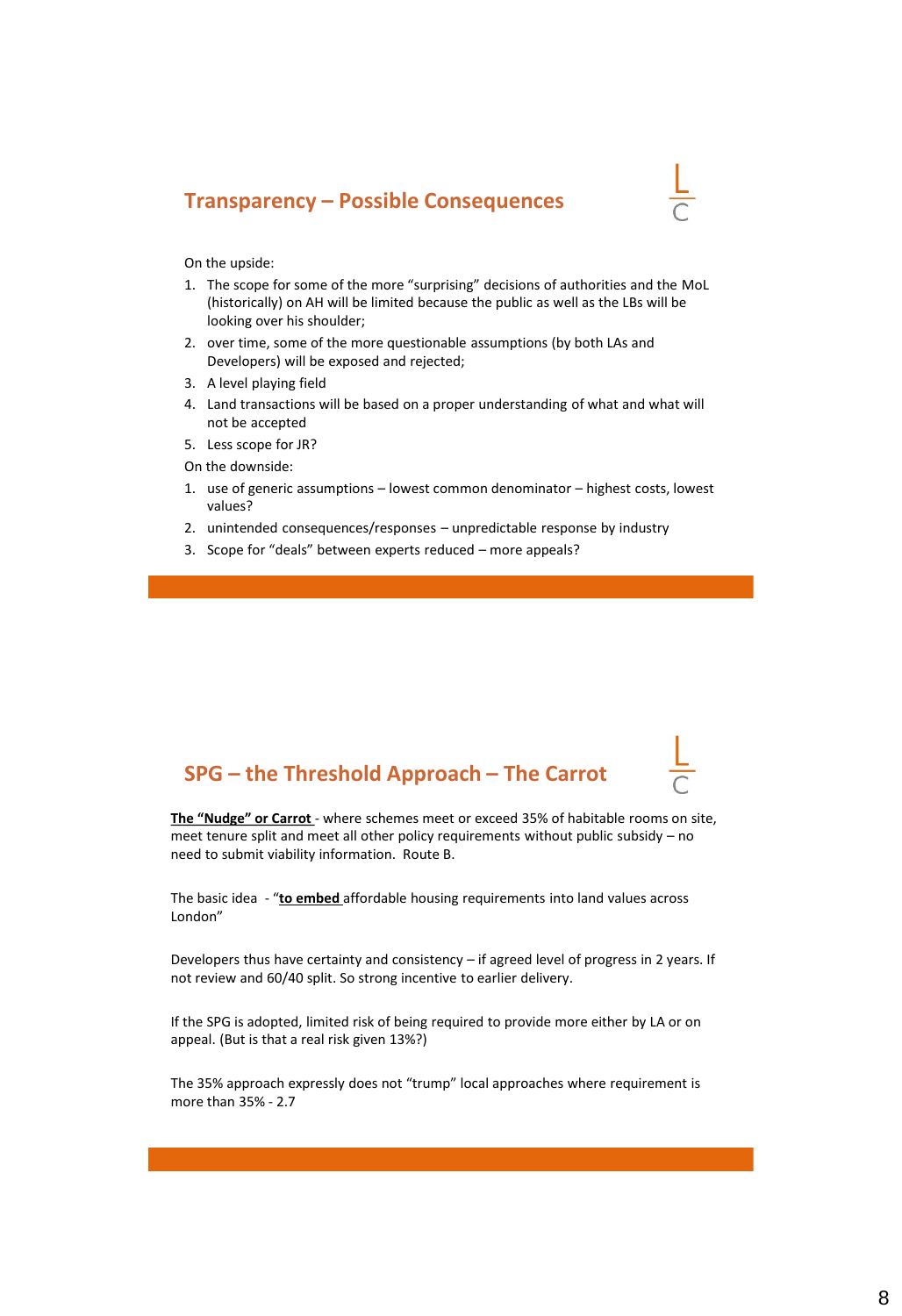# **The Threshold Approach – the Stick**



**The Stick**: if not meeting 35% (or only meeting it with public subsidy) or off site in lieu

- 1. Full viability assessment in a standardised form without hidden formula and provided in format that can easily have assumptions adjusted;
- 2. The appraisal rigorously assessed;
- 3. The viability assessment made public with wide ranging and unpredictable consequences
- `4. review mechanism if outputs at 75% completion different from those in original viability appraisal
- 5. review mechanism if inadequate progress in 2 years
- 6. **60**/40 split of uplift to AH offsite
- 7. "off site in lieu" only in exceptional circumstances where will have "demonstrable benefits in further the affordable housing and other policies of London Plan.

# **The Threshold Approach and Public Subsidy**

- 1. Public subsidy may be used to top up the 35% towards the 50%
- 2. If available "should be utilised" 2.18 built into s.106
- 3. Criteria for grant 40% and Affordable Homes Programme  $2016 - 2021$
- 4. Different approach for route A and route B schemes